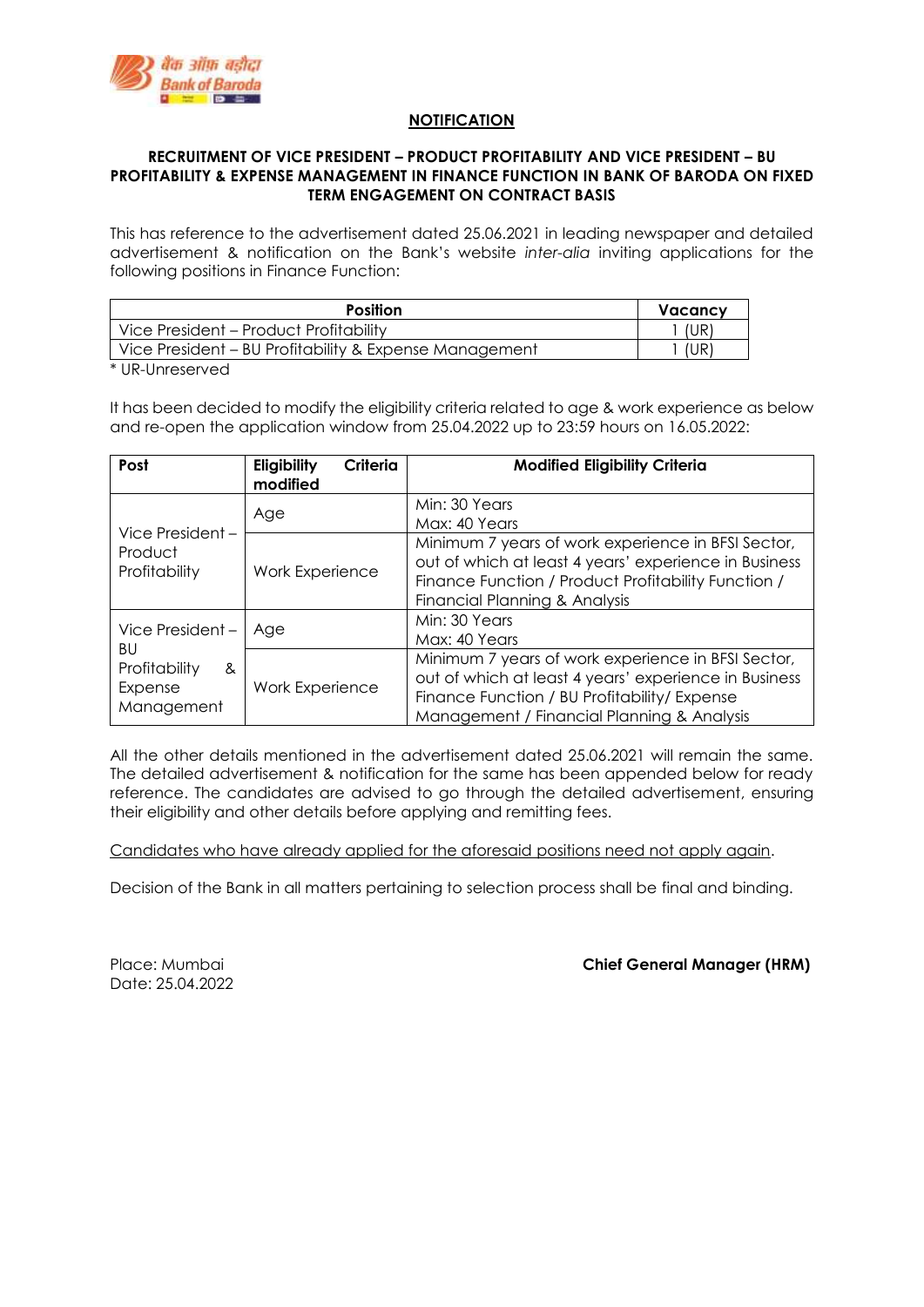

| <b>Position</b>                                                      | Vice President - Product Profitability<br>(1 UR Vacancy)                                                                                                                                                                                                                                                                                                                                                                                                                                                                                                                                                                                                                                                                                                                                                                                                                                                                                                                                                                                                                                                                                                                                               | Vice President - BU Profitability &<br>Expense Management (1 Vacancy)                                                                                                                                                                                                                                                                                                                                                                                                                                                                                                                                                                                                                                                                                                                                                                                                                                                                                                                                                                                                                                                                                                                                                                                                                                                                                                                                                                                                                                                                                          |
|----------------------------------------------------------------------|--------------------------------------------------------------------------------------------------------------------------------------------------------------------------------------------------------------------------------------------------------------------------------------------------------------------------------------------------------------------------------------------------------------------------------------------------------------------------------------------------------------------------------------------------------------------------------------------------------------------------------------------------------------------------------------------------------------------------------------------------------------------------------------------------------------------------------------------------------------------------------------------------------------------------------------------------------------------------------------------------------------------------------------------------------------------------------------------------------------------------------------------------------------------------------------------------------|----------------------------------------------------------------------------------------------------------------------------------------------------------------------------------------------------------------------------------------------------------------------------------------------------------------------------------------------------------------------------------------------------------------------------------------------------------------------------------------------------------------------------------------------------------------------------------------------------------------------------------------------------------------------------------------------------------------------------------------------------------------------------------------------------------------------------------------------------------------------------------------------------------------------------------------------------------------------------------------------------------------------------------------------------------------------------------------------------------------------------------------------------------------------------------------------------------------------------------------------------------------------------------------------------------------------------------------------------------------------------------------------------------------------------------------------------------------------------------------------------------------------------------------------------------------|
| Age criteria                                                         | Min: 30 Years<br>Max: 40 Years                                                                                                                                                                                                                                                                                                                                                                                                                                                                                                                                                                                                                                                                                                                                                                                                                                                                                                                                                                                                                                                                                                                                                                         | Min: 30 Years<br>Max: 40 Years                                                                                                                                                                                                                                                                                                                                                                                                                                                                                                                                                                                                                                                                                                                                                                                                                                                                                                                                                                                                                                                                                                                                                                                                                                                                                                                                                                                                                                                                                                                                 |
| <b>Educational</b><br>Qualification                                  | Graduate (Any Discipline)<br>and<br>CA / CMA/CFA/ MBA (preferably in<br>Finance stream)                                                                                                                                                                                                                                                                                                                                                                                                                                                                                                                                                                                                                                                                                                                                                                                                                                                                                                                                                                                                                                                                                                                | Graduate (Any Discipline)<br>and<br>CA / CMA/CFA/ MBA (preferably in<br>Finance stream)                                                                                                                                                                                                                                                                                                                                                                                                                                                                                                                                                                                                                                                                                                                                                                                                                                                                                                                                                                                                                                                                                                                                                                                                                                                                                                                                                                                                                                                                        |
| Minimum<br><b>Experience</b>                                         | Minimum 7 years of work experience<br>in BFSI Sector, out of which at least 4<br>years'<br>experience<br>in<br><b>Business</b><br>Function<br>Product<br>Finance<br>$\sqrt{2}$<br>Profitability Function<br>Financial<br>$\sqrt{2}$<br>Planning & Analysis                                                                                                                                                                                                                                                                                                                                                                                                                                                                                                                                                                                                                                                                                                                                                                                                                                                                                                                                             | Minimum 7 years of work experience<br>in BFSI Sector, out of which at least 4<br>years' experience in Business Finance<br>Function / BU Profitability/ Expense<br>Management / Financial Planning &<br>Analysis                                                                                                                                                                                                                                                                                                                                                                                                                                                                                                                                                                                                                                                                                                                                                                                                                                                                                                                                                                                                                                                                                                                                                                                                                                                                                                                                                |
| Roles &<br><b>Responsibilities</b><br>(indicative &<br>not limiting) | $\bullet$ To<br>collaborate<br>Business/Product teams to develop,<br>implement and maintain a long<br>term robust planning model to<br>support financial planning and assist<br>the leadership team in making<br>strategic decisions. Development of<br>financial<br>models<br>for<br>Product<br>business case investments.<br>· Perform data analytics such as<br>understanding<br>current<br>state<br>investment and targets on future<br>state<br>• Collaborate with Business team to<br>support the development of new<br>driver<br>based product financial<br>models.<br>Perform customer and product <b>P</b> erform reconciliation<br>investment and pricing decisions.<br>Finds opportunities to drive revenue<br>growth, margin expansion and a<br>preferred products and services).<br>• Validation of FTP Calculation Engine<br>& Cost Allocation Models and<br>impact on product profitability<br>$\bullet$ Responsible for :<br>Cost allocation methodologies Assist<br>(required precision vs degree of<br>difficulty)<br>- FTP Policy & Approach<br>• Deep dive analysis on key drivers.<br>impact<br>• Measure<br>Оf<br>product<br>focused investment initiatives and<br>Profitability | with <b>Preparation</b> of business line wise<br>reports providing insights to<br>the<br>management<br>business<br>on<br>performance (covering P&L and<br>headcount) on periodic basis.<br>Develop, manage and improve KPI's,<br>expenditure control systems and<br>performance reporting systems to<br>material<br>improve<br>conversion<br>efficiency and reduce overall BU<br>expenditure.<br>operational cost and impact of <b>Prepare</b> , monitor and control direct<br>cost budgets and<br>standards in<br>conjunction with Financial Controller,<br>and overall BU budgets including<br>RMS to ensure expenditure and<br>conversion efficiencies are in line with<br>annual business plan.<br>between<br>profitability analysis and makes various Management accounting<br>systems to substantiate balances and<br>breaks pertaining to both costs and<br>revenues.<br>more favourable mix (i.e., driving Develop and coordinate BU profit<br>plans, monthly forecasts, financial<br>reconciliations, reports and analysis<br>management, including<br>for<br>BU<br>variance analysis and cost control<br>reporting and recommendations.<br>identifying<br>in<br>process<br>improvements<br>in BU's, control<br>workflow<br>procedures,<br>and<br>organization to increase the team's<br>efficiency and effectiveness and<br>formulate system enhancement for<br>the $BU'$ s.<br>scenario sensitivities on Product   Advice and counsel BU Management<br>on financial implications of operating<br>strategies, cost control actions and<br>decisions. |